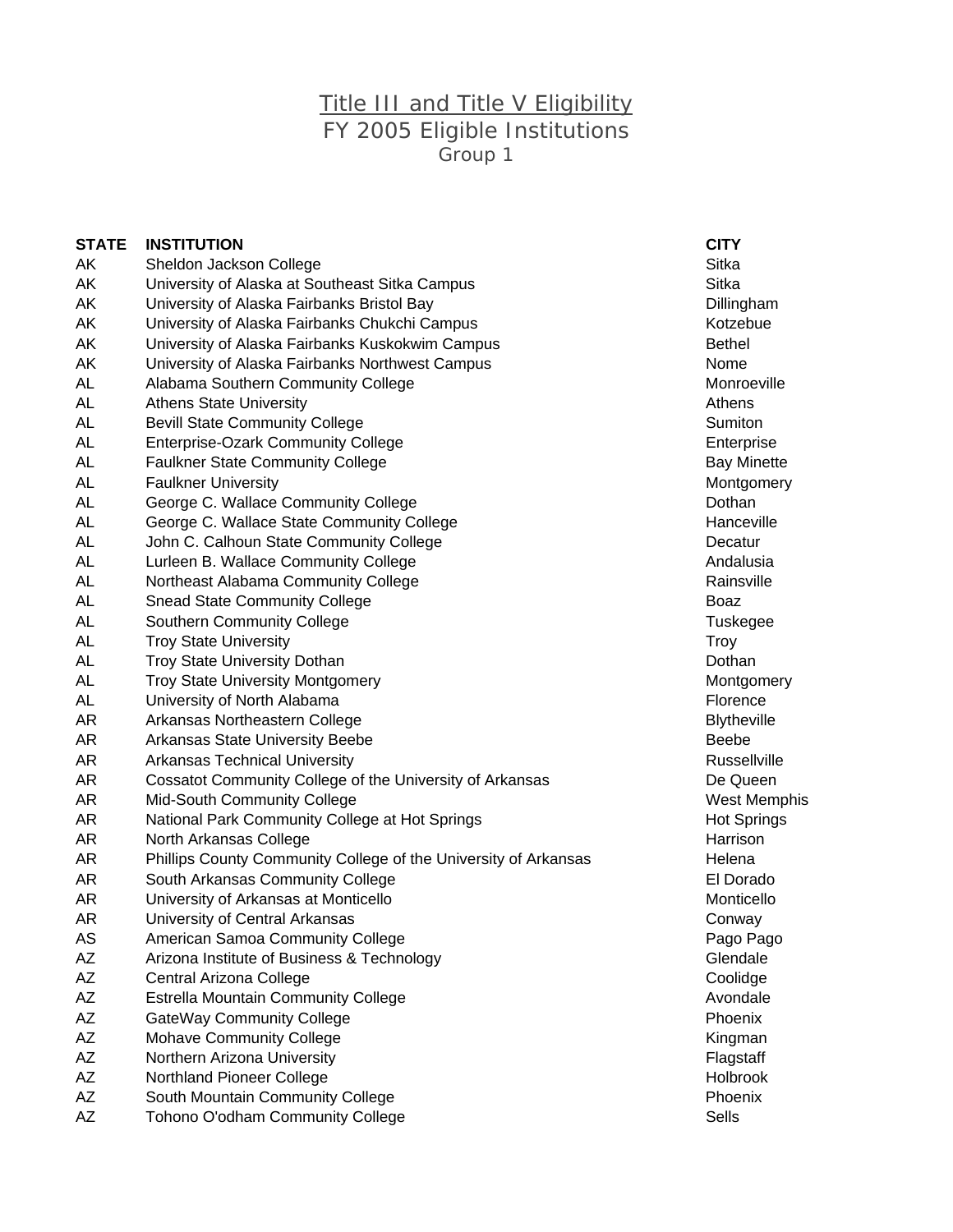AZ University of Arizona South Campus South State State State Sierra Vista CA Alliant University San Diego and San Diego and San Diego and San Diego and San Diego and San Diego and San Diego CA American River College Sacramento CA American River College Sacramento CA Antelope Valley College Lancaster Lancaster CA Azusa Pacific University Azusa CA Bethany College of the Assemblies of God Scotts Valley CA California State Polytechnic University Pomona **Pomona** Pomona CA California State University, Northridge Northridge Northridge CA California State University, Stanislaus Turlock CA California State University, Stanislaus CA California College of Arts & Crafts San Francisco San Francisco CA California State University Long Beach Long Beach CA California State University Monterey Bay Seaside Seaside CA California State University San Marcos San Marcos San Marcos San Marcos CA Citrus Community College Glendora Community College Glendora Community College Glendora CA College of Alameda **Alameda** Alameda Alameda Alameda Alameda Alameda Alameda Alameda Alameda Alameda Alameda Alameda Alameda Alameda Alameda Alameda Alameda Alameda Alameda Alameda Alameda Alameda Alameda Alameda Alamed CA College of the Desert **Palm Desert CA** College of the Desert CA College of the Redwoods **Eureka** Eureka CA Compton Community College Compton Compton Compton CA Copper Mountain College CA Copper Mountain College CA Copyright College CA Copyright College CA Copyright College CA Cosumnes River College Sacramento CA Cosumento Sacramento CA Crafton Hills College Yucaipa CA Cypress College Communication of the Cypress College Cypress College Cypress College Cypress College Cypress CA Evergreen Valley College San Jose San Jose San Jose San Jose San Jose San Jose San Jose San Jose San Jose San Jose San Jose San Jose San Jose San Jose San Jose San Jose San Jose San Jose San Jose San Jose San Jose San J CA Fresno City College **Fresno** Fresno **Fresno** CA Gavilan College Gilroy Care Gilroy Care Gilroy Care Gilroy Care Gilroy Care Gilroy Care Gilroy Care Gilroy CA Glendale Community College Glendale Glendale Glendale CA Heald College, Schools of Business and Technology San Francisco CA Heald College, Schools of Business and Technology **Rancho Cordova** Rancho Cordova CA Heald College Schools of Business and Technology Fresno CA Heald College Schools of Business and Technology **Hayward** Hayward CA Heald College Schools of Business and Technology Concord Concord CA Heald College Schools of Business and Technology CA Roseville CA Heald College Schools of Business and Technology CA Heald College Schools of Business and Technology CA Heald College Schools of Business and Technology Stockton Stockton CA Heald College Schools of Business and Technology Salinas Salinas CA Holy Names College **Oakland CA CA** Holy Names College CA Hope International University **Fullerton Fullerton** CA Humboldt State University **Arcata** Arcata Arcata Arcata Arcata Arcata Arcata Arcata Arcata Arcata Arcata Arcata CA Imperial Valley College Imperial CA Imperial Valley College Imperial Imperial Imperial CA La Sierra University **Riverside** Riverside Riverside Riverside CA Laney College **CA** Laney College **CA** Laney College **CA** Laney College **CA** Laney College CA Los Angeles Mission College Sylmar Sylmar Sylmar CA Los Medanos College **Pittsburg** Pittsburg Pittsburg Pittsburg Pittsburg Pittsburg Pittsburg Pittsburg Pittsburg Pittsburg Pittsburg Pittsburg Pittsburg Pittsburg Pittsburg Pittsburg Pittsburg Pittsburg Pittsburg Pittsbu CA Loyola Marymount University Los Angeles CA Merced College Merced College Merced American Structure of the Merced Merced Merced Merced CA Merritt College Oakland CA National Hispanic University **San Jose** San Jose CA National University La Jolla CA New College of California San Francisco CA New York College of California San Francisco CA Ohlone College **Fremont** CA Ohlone College **Fremont** CA Ohlone College **Fremont** CA Orange Coast College Communication Costa Mesa CA Palomar College San Marcos College San Marcos San Marcos San Marcos San Marcos CA San Bernardino Valley College San Bernardino San Bernardino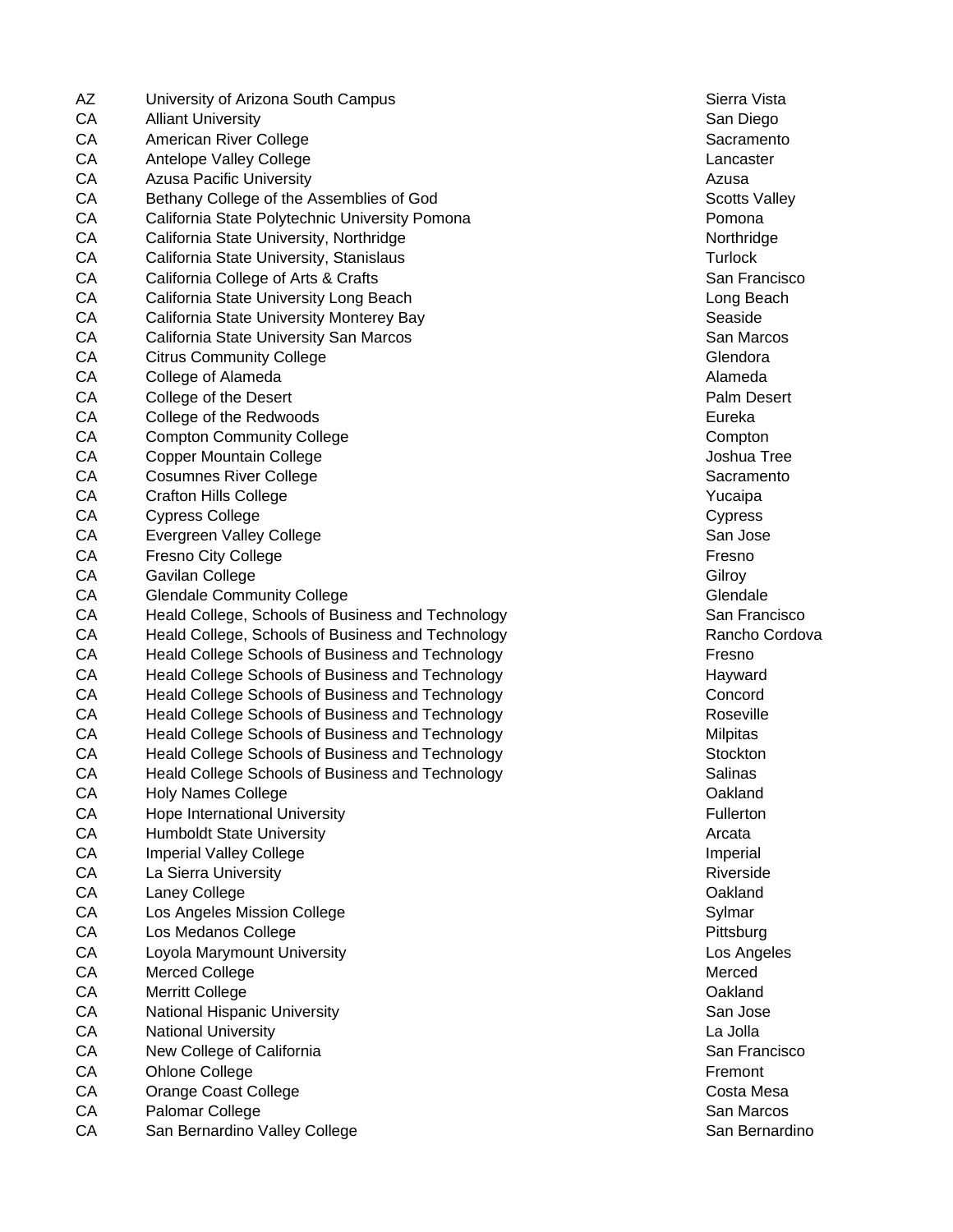| CA        | San Diego State University Imperial Valley College  | Calexico                |
|-----------|-----------------------------------------------------|-------------------------|
| CA        | San Joaquin Delta College                           | Stockton                |
| CA        | San Jose City College                               | San Jose                |
| CA        | San Jose State University                           | San Jose                |
| CA        | Santiago Canyon College                             | Orange                  |
| CA        | Sierra College                                      | Rocklin                 |
| CA        | <b>Solano Community College</b>                     | Fairfield               |
| CA        | <b>Taft College</b>                                 | Taft                    |
| CA        | University of La Verne                              | La Verne                |
| CA        | University of Southern California                   | Los Angeles             |
| CA        | Victor Valley Community College                     | Victorville             |
| CA        | West Los Angeles College                            | <b>Culver City</b>      |
| CA        | <b>West Valley College</b>                          | Saratoga                |
| CO        | <b>Adams State College</b>                          | Alamosa                 |
| CO        | <b>Colorado Christian University</b>                | Lakewood                |
| CO        | Colorado Mountain College                           | <b>Glenwood Spring</b>  |
| CO        | <b>Community College of Denver</b>                  | Denver                  |
| CO        | Fort Lewis College                                  | Durango                 |
| CO        | Metropolitan State College of Denver                | Denver                  |
| CO        | Otero Junior College                                | La Junta                |
| CO        | <b>Pikes Peak Community College</b>                 | <b>Colorado Springs</b> |
| CO        | <b>Pueblo Community College</b>                     | Pueblo                  |
| CO        | <b>Trinidad State Junior College</b>                | Trinidad                |
| CO        | University of Southern Colorado                     | Pueblo                  |
| <b>CT</b> |                                                     | Hartford                |
| <b>CT</b> | <b>Capital Community College</b>                    | New Haven               |
|           | <b>Gateway Community Tech College</b>               |                         |
| <b>CT</b> | Mitchell College                                    | New London<br>Norwalk   |
| <b>CT</b> | <b>Norwalk Community Technical College</b>          |                         |
| <b>CT</b> | University of Bridgeport                            | <b>Bridgeport</b>       |
| DE        | Delaware Technical & Community College Owens Campus | Georgetown              |
| DE        | <b>Wesley College</b>                               | Dover                   |
| <b>FL</b> | <b>Brevard Community College</b>                    | Cocoa                   |
| <b>FL</b> | <b>Broward Community College Central Campus</b>     | Davie                   |
| FL        | <b>Broward Community College North Campus</b>       | Coconut Creek           |
| FL        | <b>Broward Community College South Campus</b>       | <b>Pembroke Pines</b>   |
| FL        | <b>Central Florida Community College</b>            | Ocala                   |
| FL        | Chipola College                                     | Marianna                |
| <b>FL</b> | <b>Edison Community College</b>                     | Fort Myers              |
| FL        | <b>Florida Atlantic University</b>                  | Boca Raton              |
| <b>FL</b> | <b>Hillsborough Community College</b>               | Tampa                   |
| <b>FL</b> | <b>International College</b>                        | <b>Naples</b>           |
| <b>FL</b> | Jones College                                       | Jacksonville            |
| <b>FL</b> | Jones College Miami                                 | Miami                   |
| <b>FL</b> | Miami-Dade Community College Wolfson Campus         | Miami                   |
| FL        | Miami-Dade Community College InterAmerican Campus   | Miami                   |
| <b>FL</b> | Miami-Dade Community College Kendall Campus         | Miami                   |
| <b>FL</b> | Miami-Dade Community College Medical Center Campus  | Miami                   |
| <b>FL</b> | Miami-Dade Community College                        | Miami                   |
| <b>FL</b> | Miami-Dade Community College Homestead Campus       | Homestead               |
| <b>FL</b> | Miami-Dade Community College North Campus           | Miami                   |
| <b>FL</b> | Nova Southeastern University                        | Fort Lauderdale         |
| FL.       | Okaloosa Walton Community College                   | Niceville               |
| FL        | Pasco Hernando Community College                    | New Port Richey         |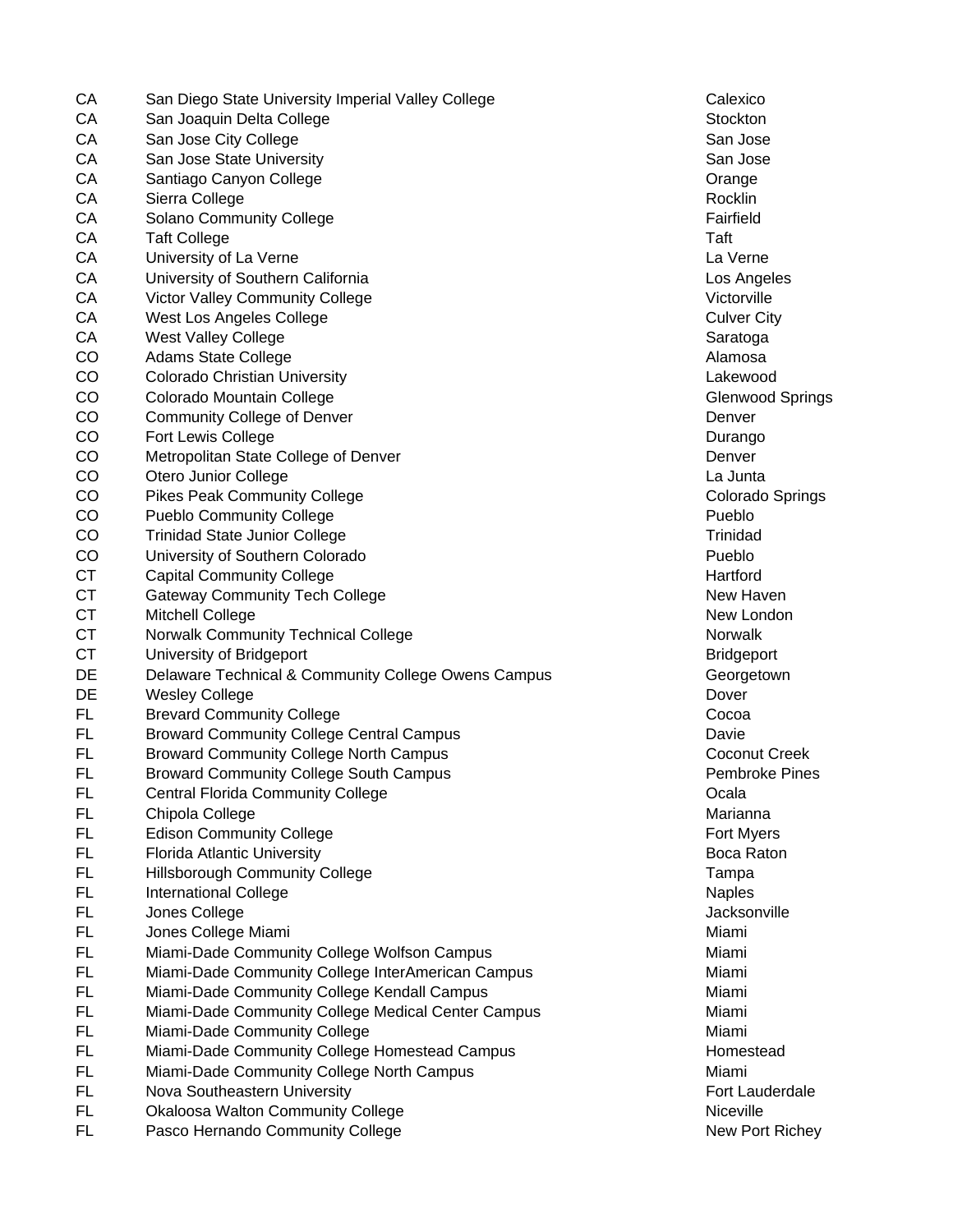FL Pensacola Junior College **Pensacola** Pensacola FL Polk Community College Winter Haven FL South Florida Community College Avon Park Avon Park FL Tallahassee Community College Tallahassee Tallahassee FL University of South Florida Tampa Tampa Tampa Tampa Tampa Tampa Tampa Tampa Tampa Tampa Tampa Tampa Tampa Tampa Tampa Tampa Tampa Tampa Tampa Tampa Tampa Tampa Tampa Tampa Tampa Tampa Tampa Tampa Tampa Tampa Tampa Tampa FL Valencia Community College **Containers** College **College College Orlando** FL Valencia Community College East Campus College Campus College College College College College College College College College College College College College College College College College College College College Colle FL Valencia Community College Osceola Campus Kissimmee FL Valencia Community College Winter Park Campus Winter Winter Park FL Webber International University Babson Park GA Abraham Baldwin Agricultural College Title Assessment College Titlen GA Albany Technical Institute Albany Albany Albany Albany GA Andrew College Cuthbert Cuthbert Cuthbert Cuthbert Cuthbert Cuthbert Cuthbert Cuthbert Cuthbert Cuthbert Cuthbert GA Athens Technical College Athens Athens Athens Athens Athens Athens Athens Athens Athens GA Atlanta Technical College Atlanta Atlanta Atlanta Atlanta Atlanta Atlanta Atlanta Atlanta Atlanta Atlanta GA Augusta State University **Augusta** State University **Augusta** Augusta Augusta GA Brewton Parker College Mount Vernon Nount Vernon GA Chattahoochee Technical College Marietta College Marietta GA Georgia Perimeter College Decatur College Context of the Decatur Decatur GA Georgia Southwestern State University **Americus** Americus GA Moultrie Area Technical College Moultrie Moultrie GA Southern Polytechnic State University **Marietta** Marietta GA Valdosta State University Valdosta Channel Channel Valdosta GU Pacific Islands Bible College Mangilao Number of American College Mangilao GU University of Guam Mangilao Number of Guam Mangilao Number of Studies and Mangilao Number of Studies and Mangilao HI Heald College Honolulu Honolulu HI Kauai Community College Library College Library College Library College Library College Library College Library College HI Leeward Community College **Pearl City Pearl City** HI Maui Community College Kahului Community College Kahului Kahului Kahului Kahului HI University of Hawaii at Hilo Hilo HI Windward Community College Kaneohe Kaneohe Kaneohe IA Eastern Iowa Community College **Davenport** Davenport IA Graceland University Lamoni IA Hawkeye Community College National Community College National Community College National Community College IA Iowa Central Community College Storm Lake Storm Lake IA Iowa Lakes Community College **Estherville** Estherville IA Kirkwood Community College Cedar Rapids Cedar Rapids IA Maharishi University of Management **Fairfield Fairfield** IA Mount Mercy College Contract Contract College Cedar Rapids Cedar Rapids IA North Iowa Area Community College Mason City Nason City IA Saint Ambrose University Davenport IA Southeastern Community College Network Controller Community College Network Controller Community College Network Controller Controller Controller Controller Controller Controller Controller Controller Controller Control IA University of Dubuque Dubuque Dubuque Dubuque Dubuque Dubuque Dubuque Dubuque Dubuque Dubuque Dubuque Dubuque **IA** Waldorf College **Forest City** IA Western Iowa Technical Community College Sioux City Sioux City **ID** Boise State University **Boise** Boise ID Idaho State University **Postello** Pocatello **ID Pocatello ID** Lewis-Clark State College Lewiston **Lewiston** IL Carl Sandburg College Galesburg Galesburg Carl Sandburg College Galesburg Galesburg Galesburg Galesburg Galesburg IL Chicago State University Chicago IL City Colleges of Chicago Harry S. Truman College Chicago Chicago IL City Colleges of Chicago Richard J. Daley College Chicago Chicago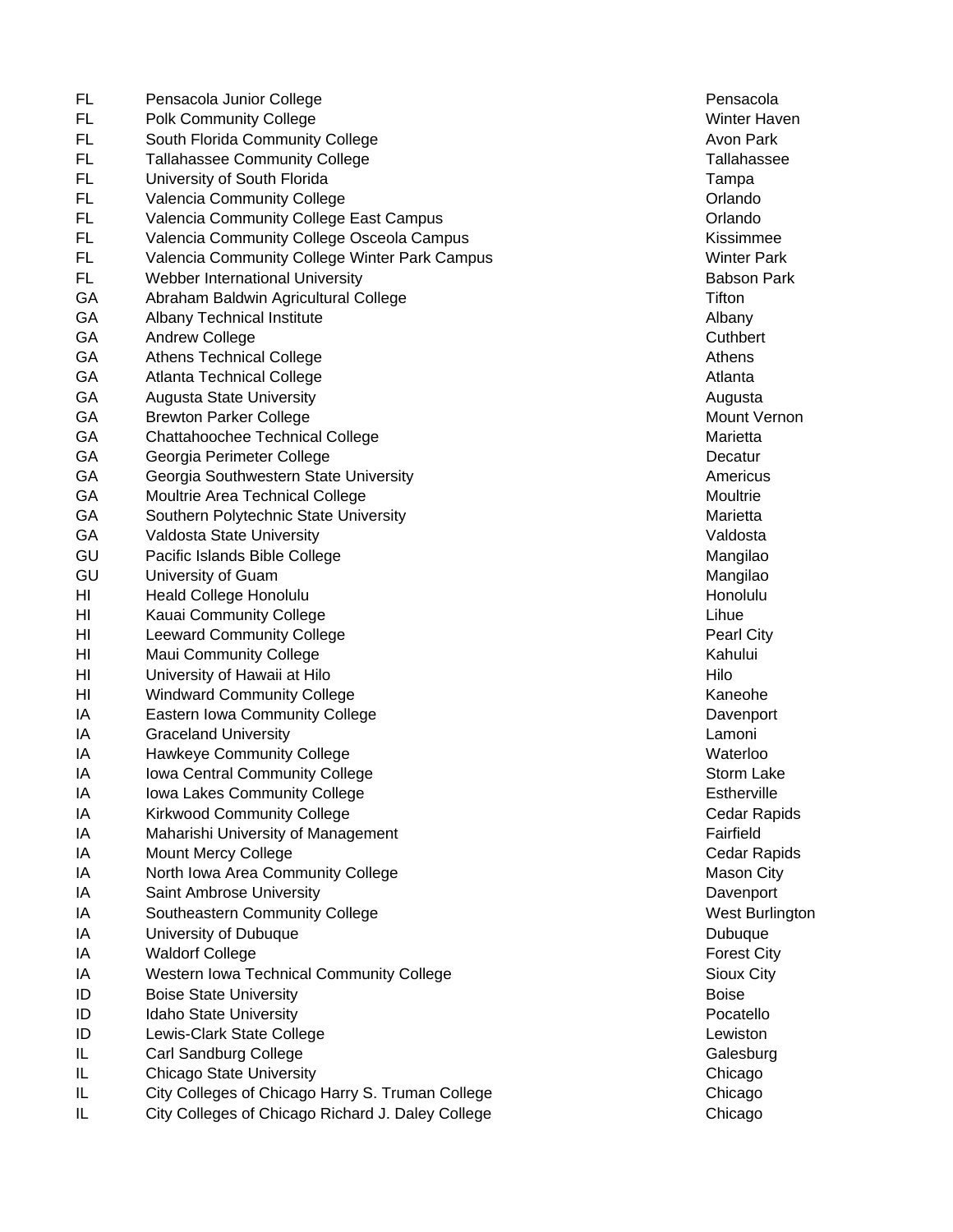IL Columbia College Chicago Chicago Chicago Chicago Chicago Chicago Chicago Chicago Chicago Chicago Chicago Chicago IL Governors State University University Park IL Illinois College Jacksonville Number of the United States of the United States of the United States of the U IL Illinois Institute of Technology Chicago Chicago IL John A. Logan College Carterville Carterville IL John Wood Community College **Community College** Cuincy IL Kankakee Community College Kankakee Kankakee IL Kaskaskia College Centralia College Centralia **IL** Knox College Galesburg Galesburg Galesburg Calesburg Galesburg Galesburg Galesburg Galesburg Galesburg Galesburg Galesburg Galesburg Galesburg Galesburg Galesburg Galesburg Galesburg Galesburg Galesburg Galesburg Gale IL MacMurray College **Accord Accord Accord Accord Accord Accord Accord Accord Accord Accord Accord Accord Accord Accord Accord Accord Accord Accord Accord Accord Accord Accord Accord Accord Accord Accord Accord Accord Acco** IL Morton College Cicero College Contract of the College Cicero College College College College College College IL Cakton Community College Des Plaines Control of the Des Plaines IL Richland Community College **Decatur** Decatur **IL Robert Morris College Chicago Chicago Chicago Chicago Chicago Chicago Chicago Chicago Chicago Chicago Chicago IL Saint Augustine College Chicago Chicago Chicago Chicago Chicago Chicago Chicago Chicago Chicago Chicago Chicago** IL Saint Xavier University Chicago IL Southwestern Illinois College Belleville Belleville IL Spoon River College Canton Canton Canton Canton Canton Canton Canton Canton Canton Canton Canton Canton Canton Canton Canton Canton Canton Canton Canton Canton Canton Canton Canton Canton Canton Canton Canton Canton Can **IL** Triton College River Grove River Grove River Grove River Grove River Grove River Grove River Grove River Grove IN Ancilla Domini College **Donaldson IN** Anderson University **Anderson University** Anderson Anderson Anderson IN Goshen College Goshen Goshen Goshen Goshen Goshen Goshen Goshen Goshen Goshen Goshen Goshen Goshen Goshen Goshen Goshen Goshen Goshen Goshen Goshen Goshen Goshen Goshen Goshen Goshen Goshen Goshen Goshen Goshen Goshen G IN Indiana Institute of Technology **Fort Wayne Fort Wayne** IN Indiana University Northwest Gary IN Ivy Technology State College Bloomington **Bloomington** Bloomington IN Ivy Technology State College Central **Indianapolis** Indianapolis IN Ivy Technology State College Columbus Columbus Columbus Columbus Columbus IN Ivy Technology State College East Central **IV** Contemporary Muncie IN Ivy Technology State College Kokomo **Kokomo Kokomo Kokomo** Kokomo Kokomo Kokomo Kokomo Kokomo Kokomo Kokomo Kokomo Kokomo Kokomo Kokomo Kokomo Kokomo Kokomo Kokomo Kokomo Kokomo Kokomo Kokomo Kokomo Kokomo Kokomo Kokomo IN Ivy Technology State College Lafayette **Lafayette** Lafayette IN Ivy Technology State College Northcentral South Bend South Bend IN Ivy Technology State College Northeast **Fort Wayne** Fort Wayne IN Ivy Technology State College Northwest Contains the Collection of the Gary IN Ivy Technology State College Southcentral Sellersburg Sellersburg IN Ivy Technology State College Southeast College Assessment College Assessment College Assessment College Assessment College Assessment College Assessment College Assessment College Assessment College Assessment College A IN Ivy Technology State College Southwest **Example 2008** Evansville IN Ivy Technology State College Wabash Valley Terre Haute Terre Haute IN Ivy Tech State College Whitewater **Richmond Richmond** KS Allen County Community College **Iola New York Contact Act Contact Act Contact Act Contact Act Contact Act Contact Act Contact Act Contact Act Oriental Act Oriental Act Oriental Act Oriental Act Oriental Act Oriental Act** KS Barton County Community College Great Bend Great Bend KS Bethel College North Newton North Newton Newton Newton Newton Newton Newton Newton Newton Newton Newton Newton Newton Newton Newton Newton Newton Newton Newton Newton Newton Newton Newton Newton Newton Newton Newton New KS Butler County Community College **Election Control Control** El Dorado KS Cloud County Community College Concordia Concordia KS Coffeyville Community College Contract Contract Coffeyville KS Fort Scott Community College Fort Scott Community College KS Hesston College **Hesston College Hesston** KS Labette Community College **Parsons** Parsons KS Manhattan Area Technical College Manhattan Manhattan Manhattan KS McPherson College Manual Collection College McPherson McPherson McPherson KS Neosho County Community College Chanute Chanute Chanute KS Ottawa University **Ottawa University** CH<sub>2</sub> Ottawa Ottawa Diversity Ottawa Diversity KS Pittsburg State University **Pittsburg State University Pittsburg** Pittsburg Pittsburg **Pittsburg** KS Pratt Community College & Area Vocational School **Pratt** Pratt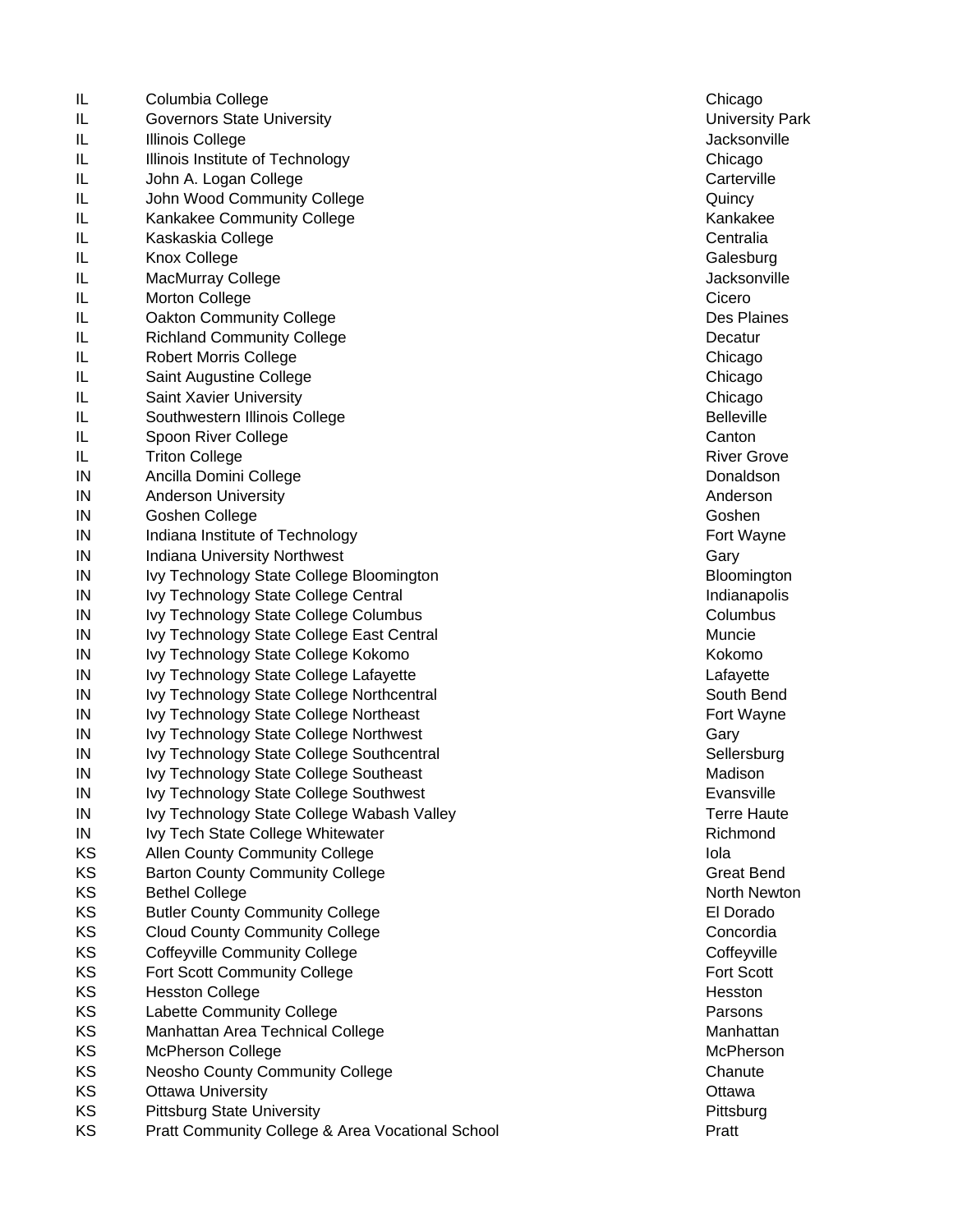| KS | <b>Tabor College</b>                            | Hillsboro         |
|----|-------------------------------------------------|-------------------|
| KY | <b>Campbellsville University</b>                | Campbellsy        |
| KY | <b>Hopkinsville Community College</b>           | Hopkinsville      |
| KY | Kentucky Mountain Bible College                 | Vancleve          |
| KY | Lexington Community College                     | Lexington         |
| KY | Madisonville Community College                  | Madisonvill       |
| KY | Madisonville Community College Technical Campus | Madisonvill       |
| KY | Morehead State University                       | Morehead          |
| KY | Murray State University                         | Murray            |
| KY | Pikeville College                               | Pikeville         |
| KY | Saint Catharine College                         | Saint Catha       |
| KY | <b>Union College</b>                            | Barbourville      |
| KY | West Kentucky Community and Technical College   | Paducah           |
| KY | <b>Western Kentucky University</b>              | <b>Bowling Gr</b> |
| LA | Elaine P. Nunez Community College               | Chalmette         |
| LA | L. E. Fletcher Technical Community College      | Houma             |
| LA | Louisiana State University in Shreveport        | Shreveport        |
| LA | <b>Nicholls State University</b>                | Thibodaux         |
| LA | Northwestern State University                   | Natchitoche       |
| LA | University of New Orleans                       | <b>New Orlear</b> |
| МA | <b>Becker College</b>                           | Worcester         |
| МA | <b>Bridgewater State College</b>                | <b>Bridgewate</b> |
| МA | Cambridge College                               | Cambridge         |
| МA | <b>Holyoke Community College</b>                | Holyoke           |
| МA | Massachusetts College of Art                    | <b>Boston</b>     |
| MA | <b>Massasoit Community College</b>              | <b>Brockton</b>   |
| МA | <b>Middlesex Community College</b>              | Lowell            |
| MA | Montserrat College of Art                       | <b>Beverly</b>    |
| МA | Mount Ida College                               | Newton            |
| МA | Mount Wachusett Community College               | Gardner           |
| МA | Newbury College                                 | <b>Brookline</b>  |
| MA | Northern Essex Community College                | Haverhill         |
| МA | Pine Manor College                              | <b>Chestnut H</b> |
| МA | <b>Roxbury Community College</b>                | <b>Boston</b>     |
| MA | University of Massachusetts Boston              | <b>Boston</b>     |
| MA | Urban College of Boston                         | Boston            |
| MD | <b>Baltimore City Community College</b>         | <b>Baltimore</b>  |
| MD | <b>Garrett Community College</b>                | <b>McHenry</b>    |
| MD | <b>Montgomery College</b>                       | Rockville         |
| MD | Sojourner Douglas College                       | <b>Baltimore</b>  |
| ME | <b>Central Maine Technical College</b>          | Auburn            |
| ME | <b>Husson College</b>                           | Bangor            |
| ME | Northern Maine Technical College                | Presque Isl       |
| ME | <b>Unity College</b>                            | Unity             |
| ME | University of Maine Farmington                  | Farmington        |
| MI | Bay De Noc Community College                    | Escanaba          |
| MI | <b>Cleary University Michigan</b>               | Ann Arbor         |
| MI | <b>Finlandia University</b>                     | Hancock           |
| MI | <b>Glen Oaks Community College</b>              | Centerville       |
| MI | <b>Gogebic Community College</b>                | Ironwood          |
| MI | <b>Grand Rapids Community College</b>           | <b>Grand Rap</b>  |
| MI | Henry Ford Community College                    | Dearborn          |
| MI | Jackson Community College                       | Jackson           |
|    |                                                 |                   |

Campbellsville Hopkinsville Lexington Madisonville us Community College Technical Community Community College Technical Campus Madisonville Saint Catharine Barbourville Bowling Green Chalmette Shreveport **Thibodaux** Natchitoches **New Orleans Bridgewater** Cambridge Chestnut Hill **Baltimore** Presque Isle Farmington **Grand Rapids**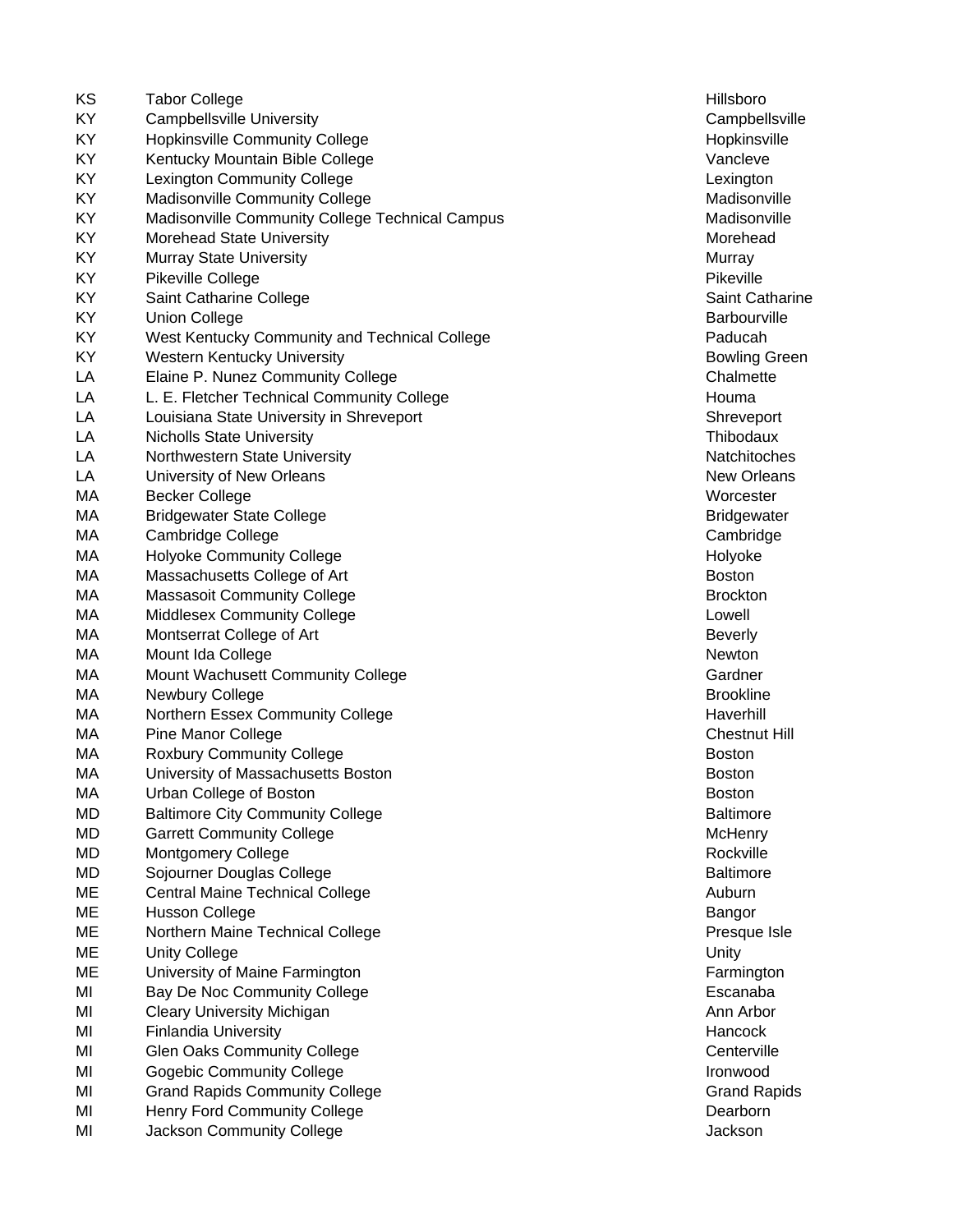| MI        | <b>Madonna University</b>                                              | Livonia                |
|-----------|------------------------------------------------------------------------|------------------------|
| MI        | Marygrove College                                                      | Detroit                |
| MI        | <b>Olivet College</b>                                                  | Olivet                 |
| MI        | Reformed Bible College                                                 | Grand Rapi             |
| MI        | Rochester College                                                      | Rochester              |
| MI        | <b>Wayne County Community College</b>                                  | Detroit                |
| MN        | Bemidji State University                                               | Bemidji                |
| <b>MN</b> | <b>Central Lakes College</b>                                           | <b>Brainerd</b>        |
| MN        | Century Community and Technical College                                | <b>White Bear</b>      |
| <b>MN</b> | College of Saint Catherine                                             | Saint Paul             |
| <b>MN</b> | Concordia University Saint Paul                                        | Saint Paul             |
| <b>MN</b> | Dakota County Technical College                                        | Rosemount              |
| MN        | <b>Inver Hills Community College</b>                                   | <b>Inver Grove</b>     |
| <b>MN</b> | <b>Pine Technical College</b>                                          | Pine City              |
| ΜN        | <b>Riverland Community College</b>                                     | Austin                 |
| ΜN        | Saint Cloud Technical College                                          | St Cloud               |
| MN        | White Earth Tribal and Community College                               | Mahnomen               |
| <b>MN</b> | Winona State University                                                | Winona                 |
| <b>MO</b> | Central Missouri State University                                      | Warrensbu              |
| <b>MO</b> | Columbia College                                                       | Columbia               |
| <b>MO</b> | <b>Crowder College</b>                                                 | Neosho                 |
| <b>MO</b> | Metropolitan Community Colleges Pennsylvania Valley Community College  | Kansas Cit             |
| МO        | Missouri Southern State University                                     | Joplin                 |
| <b>MO</b> | Missouri Western State College                                         | St Joseph              |
| <b>MO</b> | Northwest Missouri State University                                    | Maryville              |
| <b>MO</b> | Southeast Missouri State University                                    | Cape Girar             |
| <b>MO</b> | <b>State Fair Community College</b>                                    | Sedalia                |
| <b>MO</b> | <b>William Woods University</b>                                        | Fulton                 |
| MS        | <b>Copiah-Lincoln Community College</b>                                | Wesson                 |
| MS        | <b>Delta State University</b>                                          | Cleveland              |
| MS        | <b>East Central Community College</b>                                  | Decatur                |
| MS        | East Mississippi Community College                                     | Scooba                 |
| MS        | <b>Holmes Community College</b>                                        | Goodman                |
| MS        | Itawamba Community College                                             | Fulton                 |
| <b>MS</b> | Jones County Junior College                                            | Ellisville             |
| <b>MS</b> | <b>Meridian Community College</b>                                      | Meridian               |
| МS        | Millsaps College                                                       | Jackson                |
| <b>MS</b> | Mississippi Delta Community College                                    | Moorhead               |
| MS        | Mississippi Gulf Coast Community College                               | Perkinston             |
| <b>MS</b> | Mississippi University for Women                                       | Columbus               |
| MT        | <b>Miles Community College</b>                                         | <b>Miles City</b>      |
| МT        | Montana State University Billings                                      | <b>Billings</b>        |
| МT        | Montana Technical                                                      | <b>Butte</b>           |
| MT        | Western Montana College                                                | Dillon                 |
| <b>NC</b> | <b>Barton College</b>                                                  | Wilson                 |
| <b>NC</b> | <b>Brevard College</b>                                                 | <b>Brevard</b>         |
| <b>NC</b> |                                                                        |                        |
| <b>NC</b> | <b>Cabarrus College of Health Sciences</b><br>College of the Albemarle | Concord<br>Elizabeth C |
| <b>NC</b> |                                                                        |                        |
|           | <b>Craven Community College</b>                                        | New Bern               |
| <b>NC</b> | <b>Fayetteville Technical Community College</b>                        | Fayetteville           |
| <b>NC</b> | <b>Forsyth Technical Community College</b>                             | Winston-Sa             |
| <b>NC</b> | Greensboro College                                                     | Greensbord             |
| <b>NC</b> | Mars Hill College                                                      | Mars Hill              |

**Grand Rapids** Rochester Hills White Bear Lake Rosemount Inver Grove Heights Mahnomen Warrensburg Kansas City St Joseph Cape Girardeau Columbus Miles City Elizabeth City Fayetteville Winston-Salem Greensboro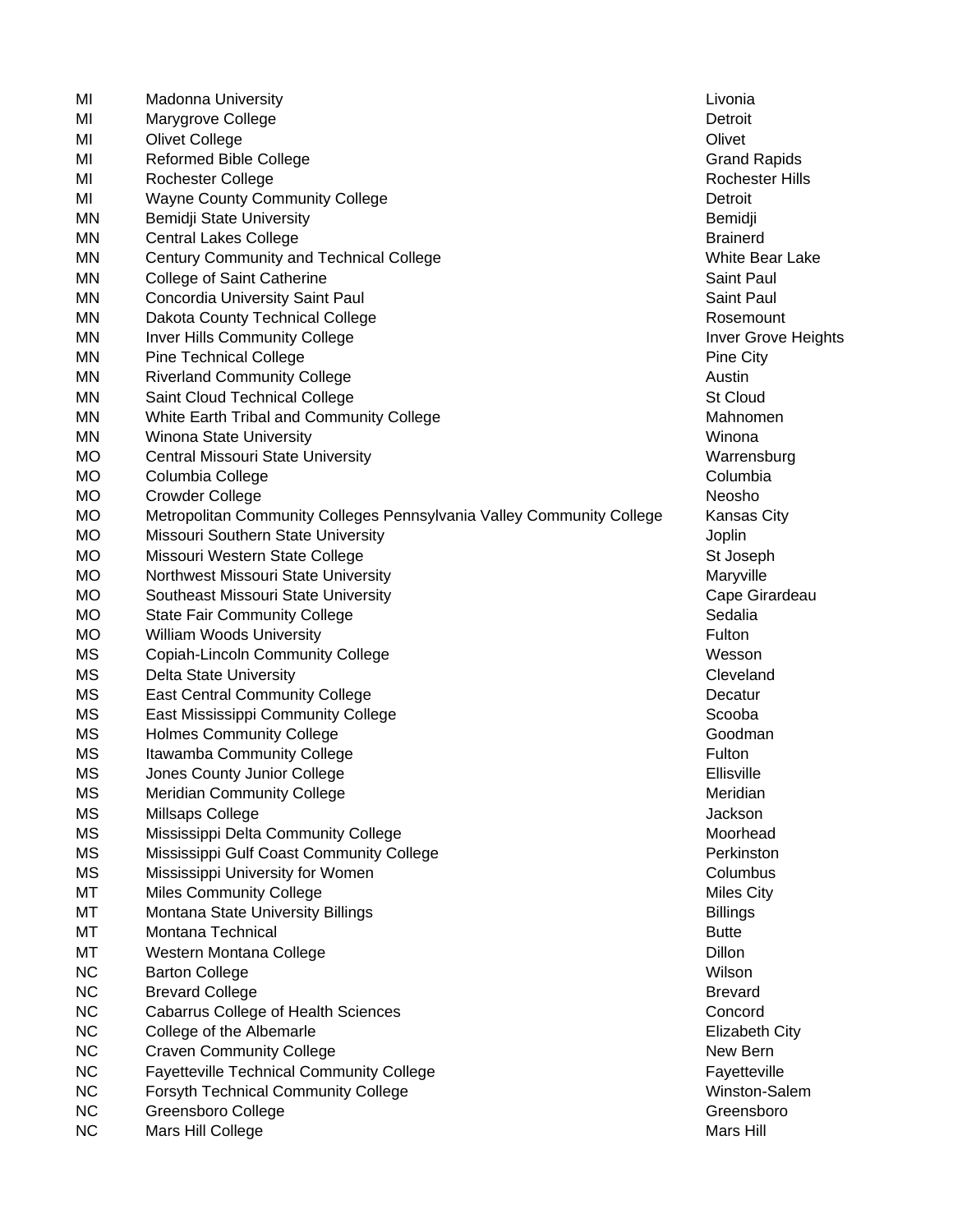NC McDowell Technical Community College Marion Marion Marion NC Methodist College **Fayetteville** Fayetteville NC Mount Olive College Mount Olive College Mount Olive Mount Olive Mount Olive Mount Olive NC Piedmont Community College Roxboro NC Richmond Community College **Hamlet** Hamlet Hamlet NC Robeson Community College **Lumberton** Lumberton NC Sandhills Community College **Pinehurst** Pinehurst Pinehurst NC Southeastern Community College Whiteville No. 2014 NC Stanly Community College **Albemarie** Albemarle NC Wake Technical Community College **Raleigh** Raleigh Raleigh NC Wayne Community College Goldsboro Goldsboro NC Western Piedmont Community College Morganton Morganton NC Wilson Technical Community College Wilson Nullson Wilson ND Bismarck State College Bismarck State College Bismarck Bismarck Bismarck Bismarck ND Dickinson State University **Diskiple State University** Dickinson ND Mayville State University Mayville State University Mayville ND Turtle Mountain Community College **Belcourt** Belcourt ND University of North Dakota Grand Forks Grand Forks Grand Forks Grand Forks NE Chadron State College Channels Chadron Chadron Chadron Chadron Chadron Chadron Chadron Chadron Chadron Chadron NE Wayne State College Wayne Wayne Wayne Wayne NE Western Nebraska Community College Network Scottsbluff Scottsbluff NE York College York NH College for Lifelong Learning Concord Concord NH New Hampshire Community Technical College at Manchester Manchester Manchester NH New Hampshire Community Technical College at Berlin/Laconia Berlin NH New Hampshire Technical College at Nashua/Claremont New Hashua NH New Hampshire Technical Institute Concord Concord NJ Atlantic Community College Mays Landing Mays Landing NJ Bergen Community College **Paramus** Paramus NJ College of Saint Elizabeth Morristown Morristown Morristown NJ Essex County College Newark and the United States of the Newark Newark NJ Kean University Union NJ Mercer County Community College Trenton NJ Mercer County Community College NJ Passaic County Community College **Paterson** Paterson NJ Richard Stockton College of New Jersey **Promona** NJ Union County College Crane Crane Crane Cranford NJ William Paterson University of New Jersey Wayne NM Albuquerque Technical Vocational Institute Albuquerque Albuquerque NM College of Santa Fe Santa Fe Santa Fe Santa Fe Santa Fe Santa Fe Santa Fe Santa Fe Santa Fe Santa Fe Santa Fe NM Luna Community College Las Vegas Las Vegas NM New Mexico Highlands University Las Vegas New York 2012 19:30 NM New York 2013 NM New Mexico Institute of Mining & Technology Socorro NM New Mexico Junior College New York 1997 and the United States of the Hobbs New York 1997 and Hobbs NM Northern New Mexico Community College **Expansile Expanola** NM Santa Fe Community College Santa Fe Santa Fe Santa Fe Santa Fe Santa Fe Santa Fe Santa Fe NM University of New Mexico **Albuquerque** Albuquerque NM University Of New Mexico Taos Taos NV Community College of Southern Nevada North Las Vegas North Las Vegas NV Great Basin College Elko NV Nevada State College News, 2008, 2009, 2009, 2009, 2009, 2009, 2009, 2009, 2009, 2009, 2009, 2009, 2009, 20 NY Cayuga County Community College SUNY Auburn Community College Auburn NY Cazenovia College Cazenovia College Cazenovia NY City College of New York CUNY New York New York New York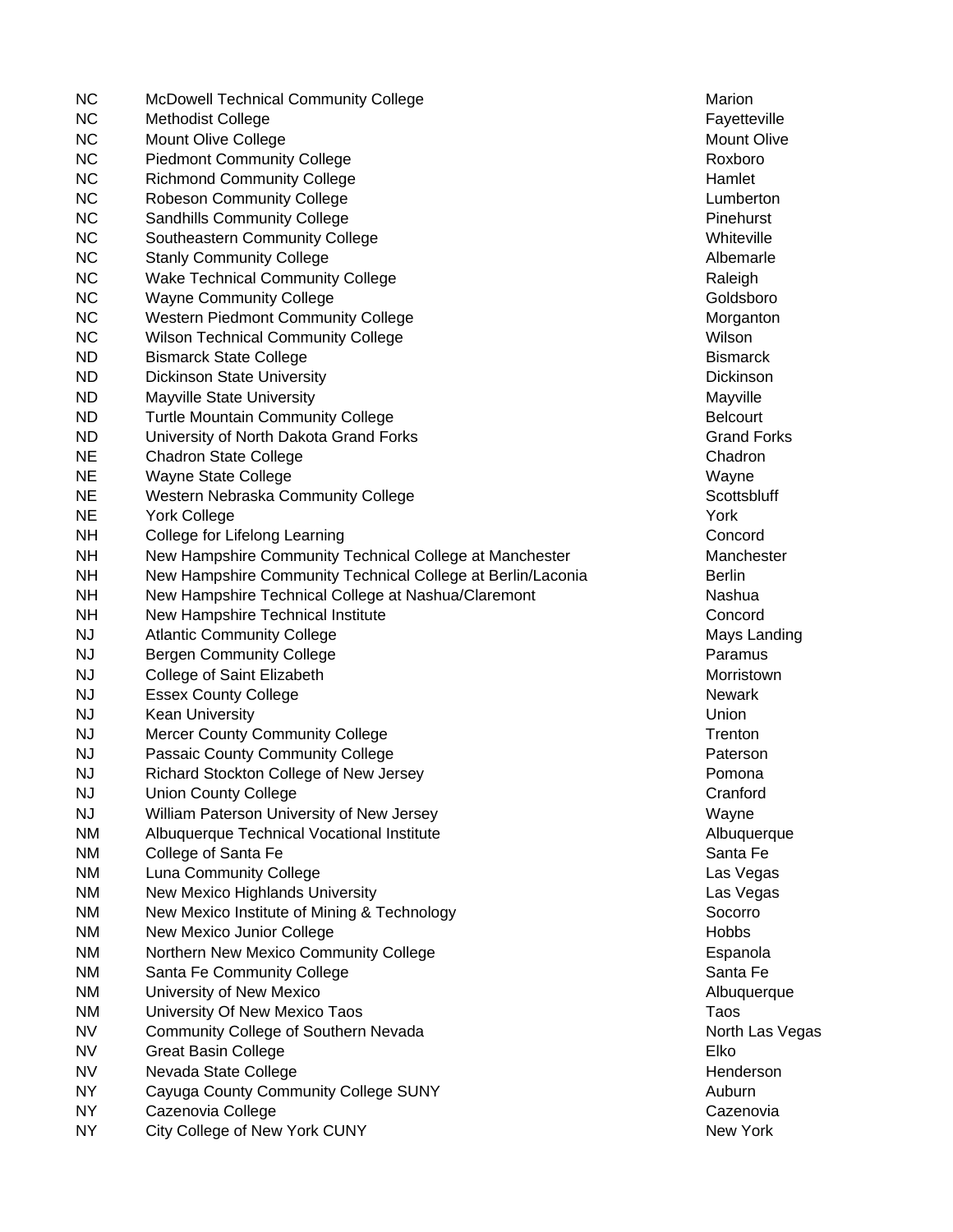| NY.       | College of Mount Saint Vincent                 | <b>Bronx</b>     |
|-----------|------------------------------------------------|------------------|
| <b>NY</b> | College of New Rochelle                        | New Roch         |
| NY.       | <b>Columbia Greene Community College SUNY</b>  | Hudson           |
| NY.       | <b>Corning Community College SUNY</b>          | Corning          |
| NY.       | <b>CUNY Bernard M. Baruch</b>                  | New York         |
| <b>NY</b> | <b>CUNY Bronx Community College</b>            | <b>Bronx</b>     |
| <b>NY</b> | <b>CUNY Hunter College</b>                     | New York         |
| <b>NY</b> | CUNY John Jay College of Criminal Justice      | New York         |
| <b>NY</b> | <b>CUNY Lehman College</b>                     | <b>Bronx</b>     |
| <b>NY</b> | <b>CUNY Queens College</b>                     | Flushing         |
| <b>NY</b> | <b>CUNY York College</b>                       | Jamaica          |
| <b>NY</b> | Daemen College                                 | Amherst          |
| NY        | Dowling College                                | Oakdale          |
| <b>NY</b> | <b>Erie Community College</b>                  | <b>Buffalo</b>   |
| <b>NY</b> | Herkimer County Community College SUNY         | Herkimer         |
| <b>NY</b> | <b>Hilbert College</b>                         | Hamburg          |
| NY        | <b>Hudson Valley Community College</b>         | Troy             |
| NY.       | Keuka College                                  | Keuka Par        |
| NY.       | Kingsborough Community College CUNY            | <b>Brooklyn</b>  |
| NY.       | Metropolitan College of New York               | New York         |
| NY.       | Mohawk Valley Community College SUNY           | Utica            |
| <b>NY</b> | New York Institute of Technology               | Old Westb        |
| <b>NY</b> | Niagara University                             | Niagara Ur       |
| <b>NY</b> | North Country Community College                | Saranac La       |
| NY        | <b>Onondaga Community College</b>              | Syracuse         |
| <b>NY</b> | <b>Orange County Community College</b>         | Middletowr       |
| <b>NY</b> | Paul Smith's College of Arts & Sciences        | Paul Smith       |
| NY        | Saint John's University                        | Jamaica          |
| NY.       | Saint Thomas Aquinas College                   | Sparkill         |
| <b>NY</b> | <b>Schenectady County Community College</b>    | Schenecta        |
| NY.       | State University of New York at Albany         | Albany           |
| NY.       | State University of New York at New Paltz      | <b>New Paltz</b> |
| <b>NY</b> | <b>SUNY College at Buffalo</b>                 | <b>Buffalo</b>   |
| NY.       |                                                |                  |
|           | SUNY College at Plattsburgh                    | Plattsburgh      |
| <b>NY</b> | <b>SUNY College at Potsdam</b>                 | Potsdam          |
| <b>NY</b> | SUNY College of Technology Alfred              | Alfred           |
| NY.       | <b>SUNY Empire State College</b>               | Saratoga S       |
| OH        | <b>Belmont Technical College</b>               | St. Clairsvi     |
| OH        | <b>Central Ohio Technical College</b>          | <b>Newark</b>    |
| OH        | Cincinnati State Technical & Community College | Cincinnati       |
| OH        | <b>Clark State Community College</b>           | Springfield      |
| OH        | Columbus College of Art & Design               | Columbus         |
| OH        | <b>Cuyahoga Community College</b>              | Cleveland        |
| OH        | Defiance College                               | Defiance         |
| OH        | Jefferson Community College                    | Steubenvil       |
| OH        | North Central State College                    | Mansfield        |
| OH        | Northwest State Community College              | Archbold         |
| OH        | <b>Terra State Community College</b>           | Fremont          |
| OH        | University of Cincinnati Clermont College      | Batavia          |
| OH        | <b>Urbana University</b>                       | Urbana           |
| OH        | <b>Wilmington College</b>                      | Wilmingtor       |
| OH        | Youngstown State University                    | Youngstow        |
| OK        | Carl Albert State College                      | Poteau           |

New Rochelle New York Keuka Park Old Westbury Niagara University Saranac Lake Middletown Paul Smiths Schenectady Plattsburgh Saratoga Springs St. Clairsville **OH Cincinnati State Technical Activity Concinnati** State Technical Activity Concinnati Springfield Steubenville Wilmington Youngstown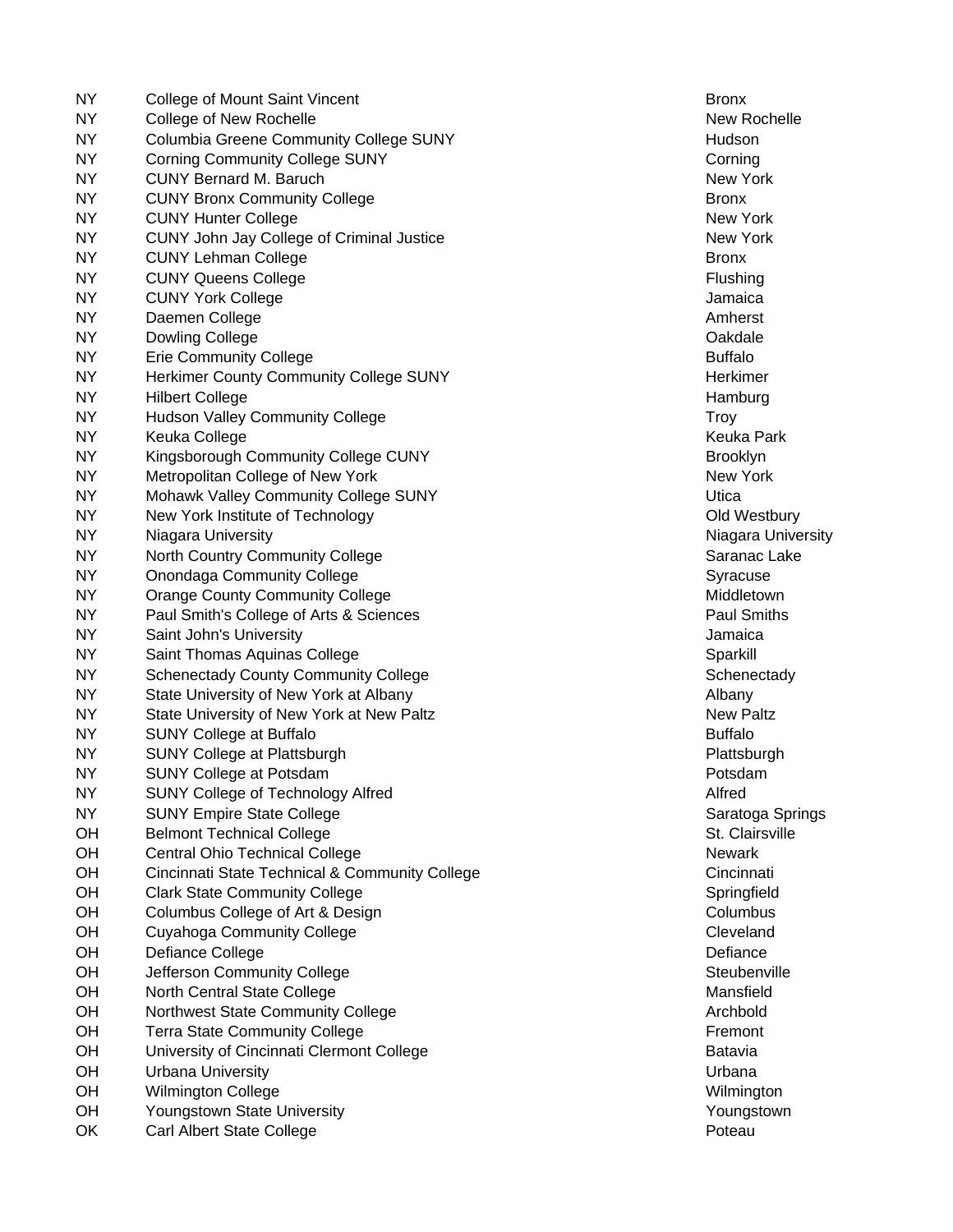OK Connors State College Warner Warner Warner Warner OK Eastern Oklahoma State College Wilburton Nullburton Nullburton Nullburton OK Northeastern State University Tahlequah Northeastern State University Tahlequah OK Northern Oklahoma College Tonkawa Tonkawa OK Northwestern Oklahoma State University Alva Alva OK Oklahoma State University Okmulgee **Oklahoma State University Okmulgee** Okmulgee OK Rogers University **Calculation** Claremore Claremore OK Southwestern Oklahoma State University Weatherford Weatherford OK Western Oklahoma State College Altus Altus Altus Altus OR Chemeketa Community College Salem Salem Salem Salem Salem Salem Salem Salem Salem Salem Salem Salem Salem Salem Salem Salem Salem Salem Salem Salem Salem Salem Salem Salem Salem Salem Salem Salem Salem Salem Salem Salem OR Clackamas Community College Community College Community College Community College Community College Community College **OR** Concordia University **Portland Concordia University Portland Portland Portland** OR Heald College Portland **Properties and Portland Portland** Portland Portland Portland OR Klamath Community College Klamath Falls OR Oregon Institute of Technology **South Accord Containers** Channel Manual Media Relisting Channel Media Relisting OR Oregon State University Corvallis Corvallis Corvallis Corvallis OR Portland State University **Provides and State University** Portland Provides and Provident Provident Provident OR Roque Community College Grants Pass and College Grants Pass of the Grants Pass of the Grants Pass of the Grants Pass of the Grants Pass of the Grants Pass of the Grants Pass of the Grants Pass of the Grants Pass of the OR Southwestern Oregon Community College Contract Coos Bay OR Treasure Valley Community College Community College Contario OR Warner Pacific College **Portland Provided Portland Portland** OR Western Oregon University Month and The Control of Month Month Month Month Month Month Month Month Month Month Month Month Month Month Month Month Month Month Month Month Month Month Month Month Month Month Month Month PA Butler County Community College **Butler** Butler PA Cabrini College Radnor New York 1999 and the Cabrini College Radnor New York 1999 and the Radnor PA California University of Pennsylvania California California PA Cambria County Area Community College Community College Community College Community College Community College PA Chestnut Hill College **Philadelphia** Philadelphia PA East Stroudsburg University of Pennsylvania East Stroudsburg East Stroudsburg PA Eastern University Nueva Esperanza **Philadelphia** Philadelphia PA Edinboro University of Pennsylvania **Edinboro** Edinboro PA Gwynedd-Mercy College Gwynedd Valley Gwynedd Valley PA Lock Haven University of Pennsylvania Lock Haven Lock Haven PA Millersville University of Pennsylvania Millersville Millersville PA Mount Aloysius College Contract Contract Cresson Cresson PA Neumann College **Aston** PA Pennsylvania College of Technology **Williams** Williamsport PA Robert Morris College Moon Township Noon Township PA Saint Francis University Loretto PA Slippery Rock University Superversity Slippery Rock Slippery Rock Superversity PA Waynesburg College Waynesburg College Waynesburg National Structure Maynesburg Waynesburg PR Centro de Estudios Multidisciplinarios Channel Controller and San Juan PR Colegio Tecnologico Del Municipio De San Juan Colegio San Juan San Juan San Juan PR Conservatorio De Musica De Puerto Rico **San Juan** San Juan PR InterAmerican University of Puerto Rico Aguadilla San Juan San Juan PR InterAmerican University of Puerto Rico Arecibo **San Juan** San Juan PR InterAmerican University of Puerto Rico Barranquitas San Juan San Juan PR InterAmerican University of Puerto Rico Bayamon San Juan San Juan PR InterAmerican University of Puerto Rico Fajardo **San Juan** San Juan PR InterAmerican University of Puerto Rico San German San San Juan San Juan PR John Dewey College Hato Rey And The Second Library and The Hato Rey Hato Rey PR Pontifical Catholic University of Puerto Ponce Ponce Ponce PR Pontifical Catholic University of Puerto Arecibo Arecibo PR Pontifical Catholic University of Puerto Mayaguez **Mayaguez** Mayaguez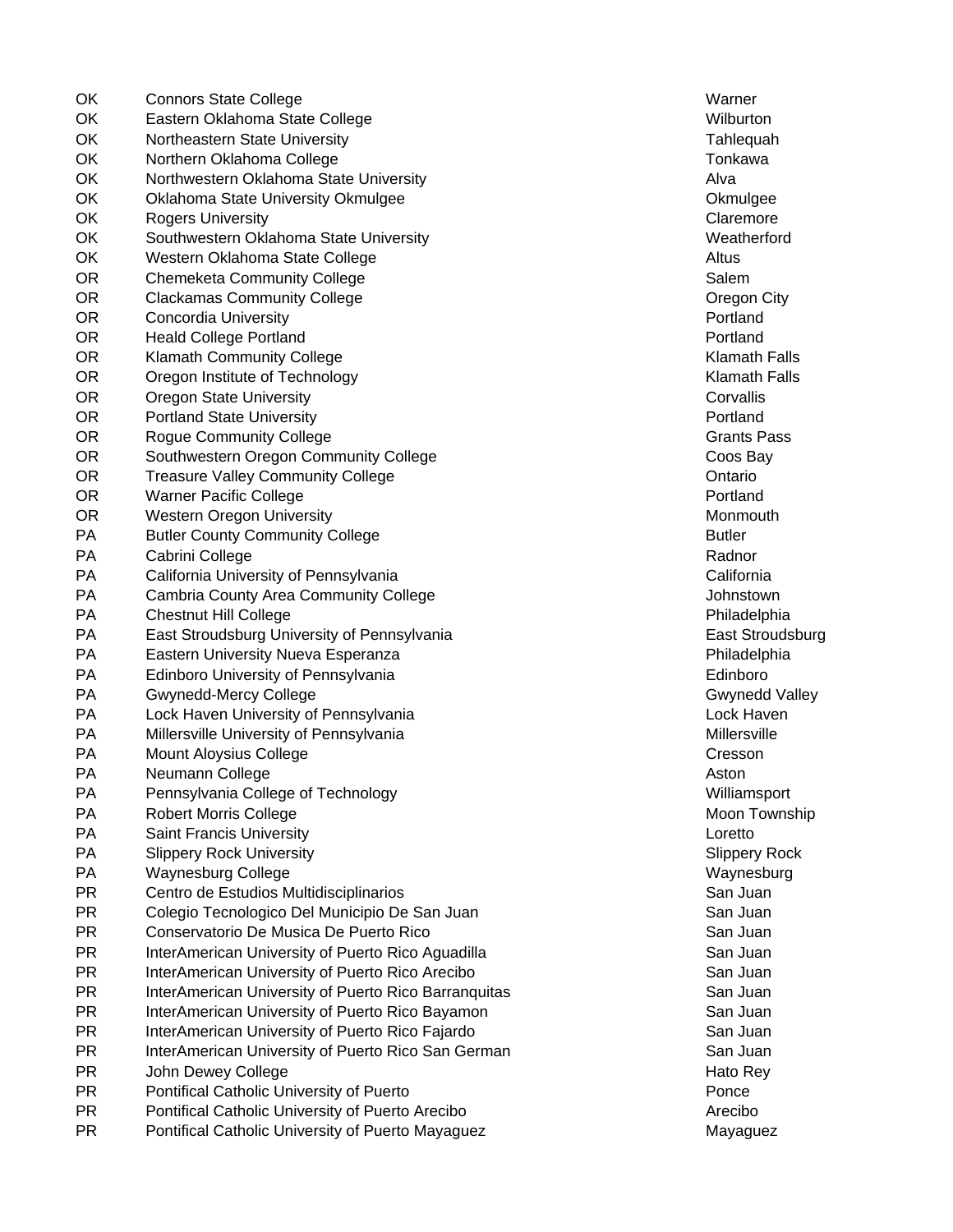| PR.       | Universidad Adventista De Las Antillas              | Mayaguez           |
|-----------|-----------------------------------------------------|--------------------|
| <b>PR</b> | Universidad del Este Cabo Rojo                      | Cabo Rojo          |
| <b>PR</b> | Universidad del Este Santa Isabel                   | Santa Isab         |
| <b>PR</b> | Universidad del Este Yuaco                          | Yauco              |
| <b>PR</b> | Universidad del Turabo Cayey                        | Cayey              |
| <b>PR</b> | Universidad del Turabo Yabucoa                      | Yabucoa            |
| <b>PR</b> | Universidad Metropolitana Aguadilla                 | Aguadilla          |
| <b>PR</b> | Universidad Metropolitana Jayuya                    | Jayuya             |
| <b>PR</b> | University of Puerto Rico Utuado                    | Utuado             |
| <b>PR</b> | University of Puerto Aguilla                        | Aguadilla          |
| <b>PR</b> | University of Puerto Mayaguez                       | Mayaguez           |
| <b>PR</b> | University of Puerto Medical Sciences Campus        | San Juan           |
| <b>PR</b> | University of Puerto Ponce University College       | Ponce              |
| SC        | Aiken Technical College                             | Aiken              |
| SC        | Central Carolina Technical College                  | Sumter             |
| SC        | Columbia College                                    | Columbia           |
| SC        | <b>Francis Marion University</b>                    | Florence           |
| SC        | Limestone College                                   | Gaffney            |
| SC        | <b>Midlands Technical College</b>                   | West Colu          |
| SC        | Technical College of the Lowcountry Beaufort Campus | <b>Beaufort</b>    |
| SC        | University of South Carolina Beaufort               | <b>Beaufort</b>    |
| SC        | University of South Carolina Spartanburg            | Spartanbu          |
| SC        | Williamsburg Technical College                      | Kingstree          |
| SC        | <b>Winthrop University</b>                          | Rock Hill          |
| SC        | <b>York Technical College</b>                       | Rock Hill          |
| <b>SD</b> | <b>Mount Marty College</b>                          | Yankton            |
| <b>SD</b> | South Dakota State University                       | <b>Brookings</b>   |
| <b>SD</b> | University of Sioux Falls                           | <b>Sioux Falls</b> |
| <b>SD</b> | University of South Dakota                          | Vermillion         |
| <b>SD</b> | Western Dakota Technical Institute                  | <b>Rapid City</b>  |
| <b>TN</b> | <b>Bryan College</b>                                | Dayton             |
| <b>TN</b> | <b>Columbia State Community College</b>             | Columbia           |
| <b>TN</b> | <b>Dyersburg State Community College</b>            | Dyersburg          |
| <b>TN</b> | King College                                        | <b>Bristol</b>     |
| <b>TN</b> | Lee University                                      | Cleveland          |
| <b>TN</b> | <b>Lincoln Memorial University</b>                  | Harrogate          |
| <b>TN</b> | Maryville College                                   | Maryville          |
| <b>TN</b> | Motlow State Community College                      | Lynchburg          |
| <b>TN</b> | Roane State Community College                       | Harriman           |
| <b>TX</b> | <b>Alvin Community College</b>                      | Alvin              |
| <b>TX</b> | Amarillo College                                    | Amarillo           |
| <b>TX</b> | <b>Angelo State University</b>                      | San Angel          |
| <b>TX</b> | <b>Austin Community College</b>                     | Austin             |
| <b>TX</b> | Baptist University of the Americas                  | San Anton          |
| <b>TX</b> | <b>Cedar Valley College</b>                         | Lancaster          |
| <b>TX</b> | Cisco Junior College                                | Cisco              |
| <b>TX</b> | <b>Coastal Bend College</b>                         | <b>Beeville</b>    |
| <b>TX</b> | <b>East Texas Baptist University</b>                | Marshall           |
| <b>TX</b> | <b>Eastfield College</b>                            | Mesquite           |
| <b>TX</b> | El Centro College                                   | Dallas             |
| <b>TX</b> | <b>Galveston College</b>                            | Galveston          |
| <b>TX</b> | <b>Howard College</b>                               | <b>Big Spring</b>  |
| <b>TX</b> | <b>Laredo Community College</b>                     | Laredo             |
|           |                                                     |                    |

**Mayaguez** Cabo Rojo Santa Isabel **Mayaguez** West Columbia Spartanburg Kingstree **Brookings** Sioux Falls Rapid City Dyersburg Cleveland Harrogate Lynchburg San Angelo San Antonio Mesquite Big Spring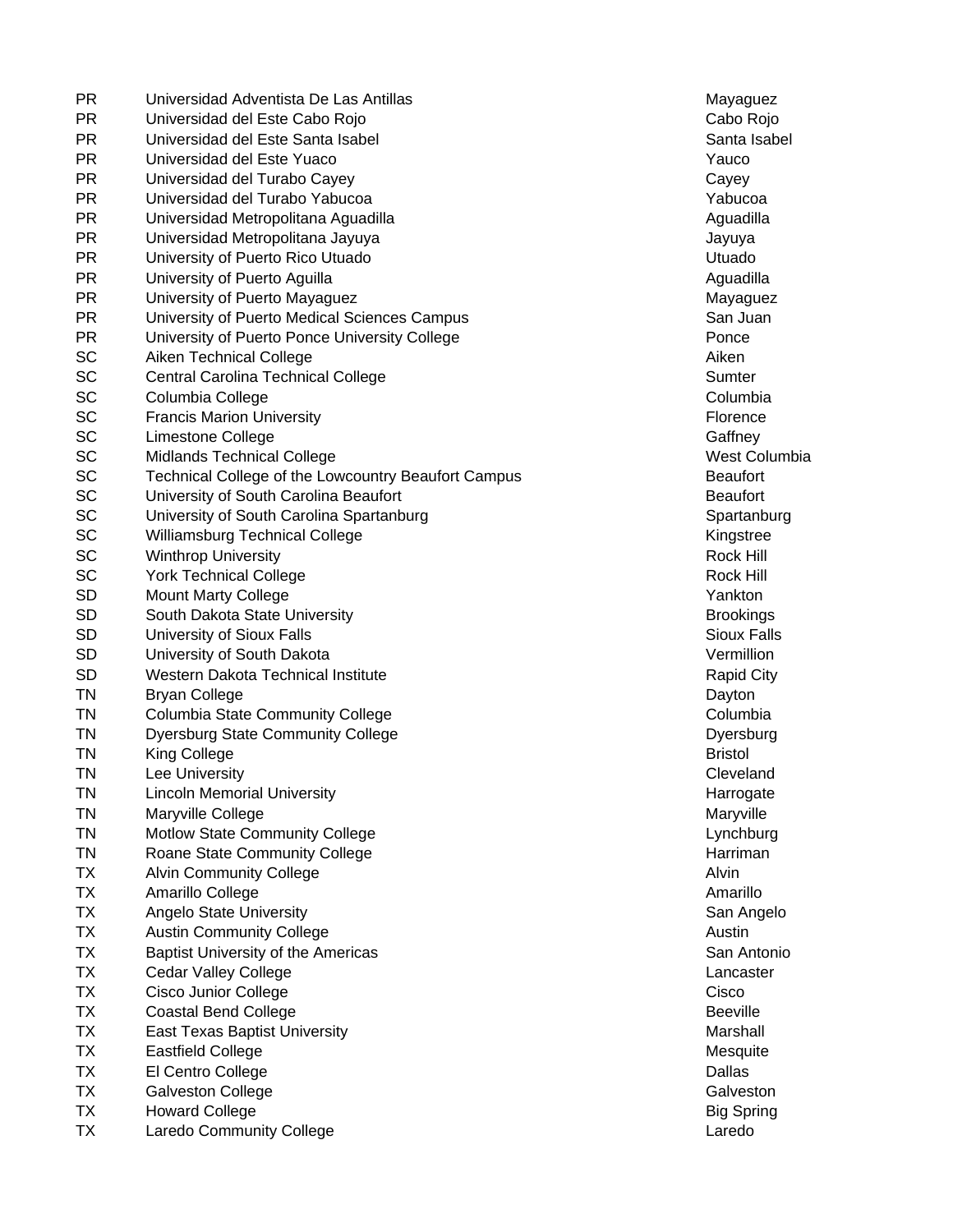| TX        | LeTourneau University                           | Longview           |
|-----------|-------------------------------------------------|--------------------|
| <b>TX</b> | <b>McLennan Community College</b>               | Waco               |
| TX        | Mountain View College                           | Dallas             |
| <b>TX</b> | Navarro College                                 | Corsicana          |
| <b>TX</b> | North Central Texas College                     | Gainesville        |
| <b>TX</b> | Northwest Vista College                         | San Antoni         |
| <b>TX</b> | Panola College                                  | Carthage           |
| <b>TX</b> | Saint Mary's University                         | San Antoni         |
| <b>TX</b> | San Jacinto College North                       | Houston            |
| <b>TX</b> | San Jacinto College South Campus                | Houston            |
| <b>TX</b> | South Plains College                            | Levelland          |
| <b>TX</b> | Stephen F. Austin State University              | Nacogdoch          |
| <b>TX</b> | <b>Sul Ross State University</b>                | Alpine             |
| <b>TX</b> | <b>Texas A&amp;M International University</b>   | Laredo             |
| TX        | <b>Texas State Technical College Harlingen</b>  | Harlingen          |
| <b>TX</b> | <b>Texas Wesleyan University</b>                | Fort Worth         |
| <b>TX</b> | <b>Trinity Valley Community College</b>         | Athens             |
| <b>TX</b> | University of Texas of the Permian Basin        | Odessa             |
| <b>TX</b> | University of Houston Downtown                  | Houston            |
| <b>TX</b> | University of Saint Thomas                      | Houston            |
| <b>TX</b> | University of Texas at Arlington                | Arlington          |
| <b>TX</b> | University of Texas at Brownsville              | <b>Brownsville</b> |
| <b>TX</b> | University of Texas at San Antonio              | San Antoni         |
| <b>TX</b> | West Texas Agricultural & Mechanical University | Canyon             |
| TX        | <b>Western Texas College</b>                    | Snyder             |
| TX        | <b>Wharton County Junior College</b>            | Wharton            |
| UT        | College of Eastern Utah                         | Price              |
| UT        | Salt Lake Community College                     | Salt Lake C        |
| VA        | J. Sargeant Reynolds Community College          | Richmond           |
| VA        | Lynchburg College                               | Lynchburg          |
| VA        | <b>Marymount University</b>                     | Arlington          |
| VA        | Paul D. Camp Community College                  | Franklin           |
| VA        | <b>Piedmont Virginia Community College</b>      | Charlottesv        |
| VA        | <b>Radford University</b>                       | Radford            |
| VA        | <b>Shenandoah University</b>                    | Winchester         |
| VA        | Southwest Virginia Community College            | Richlands          |
| VA        | <b>Thomas Nelson Community College</b>          | Hampton            |
| VA        | <b>Wytheville Community College</b>             | Wytheville         |
| VT        | <b>Burlington College</b>                       | <b>Burlington</b>  |
| VT        | <b>Vermont Technical College</b>                | Randolph C         |
| <b>WA</b> | <b>Bates Technical College</b>                  | Tacoma             |
| <b>WA</b> | <b>Big Bend Community College</b>               | Moses Lak          |
| <b>WA</b> | <b>Clover Park Technical College</b>            | Lakewood           |
| <b>WA</b> | Columbia Basin College                          | Pasco              |
| WA        | <b>Everett Community College</b>                | Everett            |
| <b>WA</b> | <b>Green River Community College</b>            | Auburn             |
| WA        | Peninsula College                               | Port Angele        |
| <b>WA</b> | Seattle Central Community College               | Seattle            |
| WA        | South Puget Sound Community College             | Olympia            |
| <b>WA</b> |                                                 |                    |
| WA        | <b>Spokane Community College</b>                | Spokane            |
|           | Spokane Falls Community College                 | Spokane            |
| WI        | Alverno College                                 | Milwaukee          |
| WI        | <b>Carroll College</b>                          | Waukesha           |

Longview Gainesville San Antonio San Antonio Levelland Nacogdoches Harlingen Fort Worth Brownsville San Antonio Salt Lake City Lynchburg Charlottesville Winchester Wytheville Burlington Randolph Center Moses Lake Port Angeles **Milwaukee**